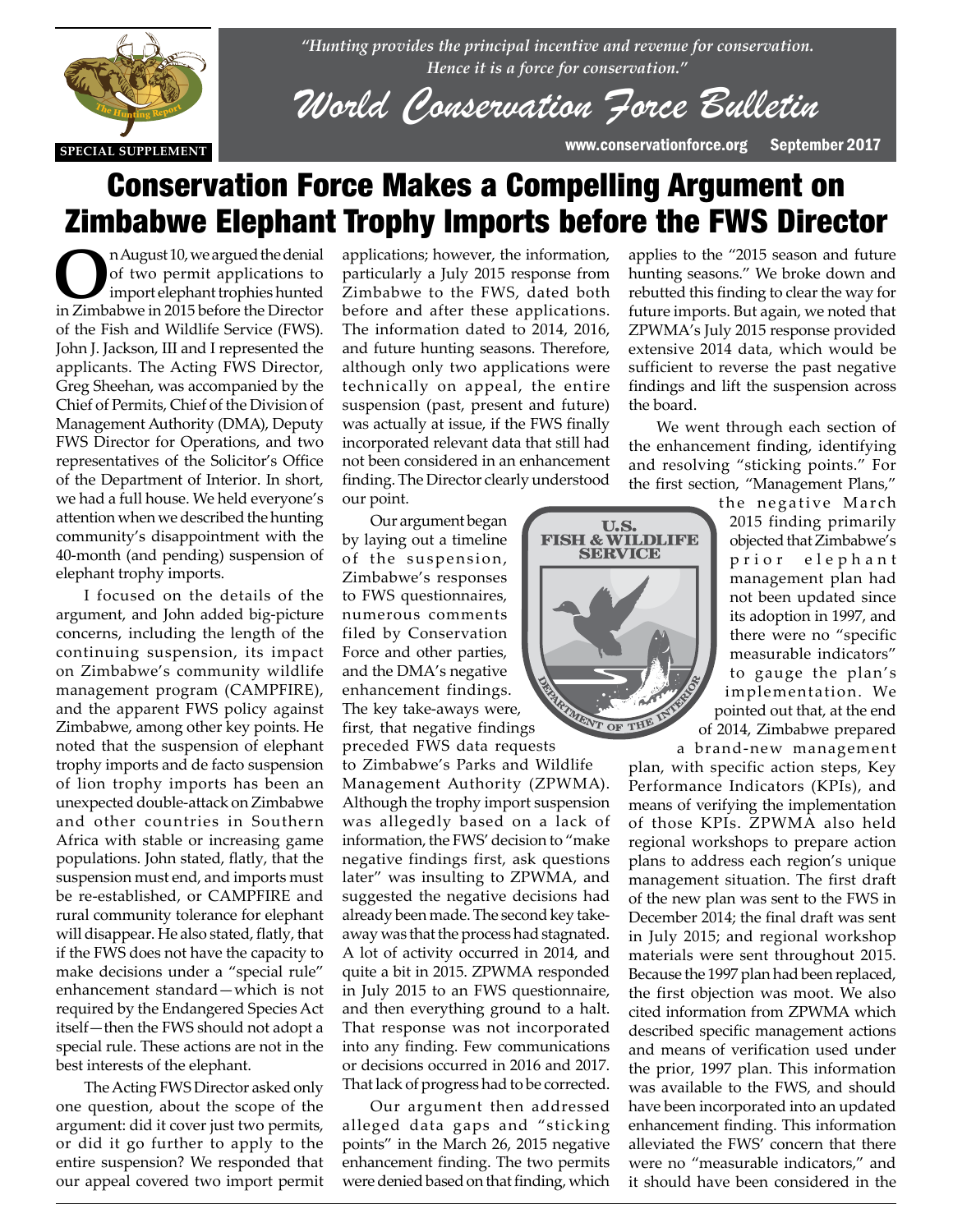#### *World Conservation Force Bulletin*

March 2015 finding.

For the second section, "Population Status," the FWS' key concerns were an asserted lack of recent surveys, and a six percent decline in Zimbabwe's elephant population compared to the 2001 countrywide survey. We provided seven recent surveys and evidence of other monitoring activities, which showed that ZPWMA was keeping abreast of its elephant population trend.



*Marco Pani discusses the elephant issue with the Tanzania delegation at CITES.*

Further, the six percent decline was considered "not statistically significant" by the survey's authors. Zimbabwe's elephant population was basically stable between 2001 and 2014. Zimbabwe simply cannot hold ~140,000 elephant, because the range capacity is only about ~45,000 and the human population is rapidly expanding. The stability of Zimbabwe's population reflects strong management given the 20% increase in the human population during the same period. This fact should not be dismissed by the FWS.

The March enhancement finding identified a lack of information on ZPWMA's capacity to enforce "adequate" laws in the section on "Regulations and Enforcement." However, the FWS' concern relied upon a non-existent panel of experts. Moreover, the FWS received ZPWMA's budget data in July 2015. That data revealed that ZPWMA received sufficient revenue from hunting to protect safari areas and part of the national parks. This is essential revenue to protect critical habitat for elephant. ZPWMA updated FWS on its implementation of the new Elephant Management Plan, and funds spent, in November 2016. According to this update, ZPWMA had sufficient capacity to manage elephant; however, the FWS suspension on elephant trophy imports was standing in the way of full implementation. This data resolves

the finding's concern about lack of capacity—any lack is due to the FWS' policy, not Zimbabwe's.

The negative finding's largest criticism of ZPWMA's "Sustainable Use" was insufficient data on elephant offtakes and quota-setting practices. But ZPWMA's July 2015 response provided the mortality information, so this criticism was unwarranted. Further, all ZPWMA's responses (April and October 2014 and July 2015) explained quota-setting in detail. Quotas are based on a range of data, including offtakes from all sources and environmental, biological and social factors. Reported offtakes have been way more than sustainable—they averaged about 0.25% of the elephant population in the 2010-2015 period. This limited offtake benefited the elephant and was not detrimental to its survival.

For the sixth and seventh sections ("Revenue Utilization" and "Local Conservation Efforts"), we emphasized the importance of CAMPFIRE. The devolution of Appropriate Authority to local landholders has invested them with stewardship of wildlife on their land. It has reduced human-wildlife conflicts and benefitted hundreds of thousands of rural Zimbabweans. ZPWMA, the CAMPFIRE Association, and Conservation Force provided data to show the essential role played by US hunters, who represent most tourist hunters in Zimbabwe. The negative finding failed to comprehend that Appropriate Authority is a government mechanism benefiting elephant and other game. We spoke passionately on these points, because the rural communities who live alongside wildlife are ultimately the ones who will determine the species' long-term survival.

We then focused on the ESA's "enhancement" standard. We cited specific facts and figures to prove that tourist hunting creates incentives to protect almost four times as much habitat as in National Parks. It generates over one-third of the revenue for ZPWMA revenue then used for enforcement and wildlife management. Tourist hunting funds anti-poaching in safari areas, most communal areas, and private conservancies. Operators maintain their own anti-poaching teams and, in 2013 alone, a sample of 14 operators spent almost \$1 million on anti-poaching.



*World Conservation Force Bulletin*

EDITOR/WRITER John J. Jackson, III

PUBLISHER Barbara Crown

Copyright ©2017 by UnivOps Holdings, ISSN 1052-4746. This bulletin on hunting-related conservation matters is published periodically free of charge for subscribers to The Hunting Report, 12182 SW 128 Street, Miami, FL 33186. All material contained herein is provided by famed wildlife and hunting attorney John J. Jackson, III with whom The Hunting Report has formed a strategic alliance. The purpose of the alliance is to educate the hunting community as well as pro-advocacy of and "Local the hunting community as well as pro-advocacy of<br>e emphasized hunting rights opportunities. More broadly, the alliance will also seek to open up new hunting opportunities worldwide and ward off attacks on currently available opportunities. For more information on Conservation rested them opportunities. For more information on conservation<br>diffe on their services available through<br>diffe on their lackers's elliance with The Hunting Benest with Jackson's alliance with The Hunting Report, write:

> Conservation Force 3240 South I-10 Service Road West, Suite 200 Metairie, LA 70001 Tel. 504-837-1233 Fax 504-837-1145 www.ConservationForce.org

For reprints of this bulletin or permission to reproduce it and to inquire about other publishing-related matters, write:

The Hunting Report 12182 SW 128 Street Miami, FL 33186 Tel. 1-800-272-5656 Fax 305-253-5532

*Remember to favor Conservation Force's Corporate Sponsors:*

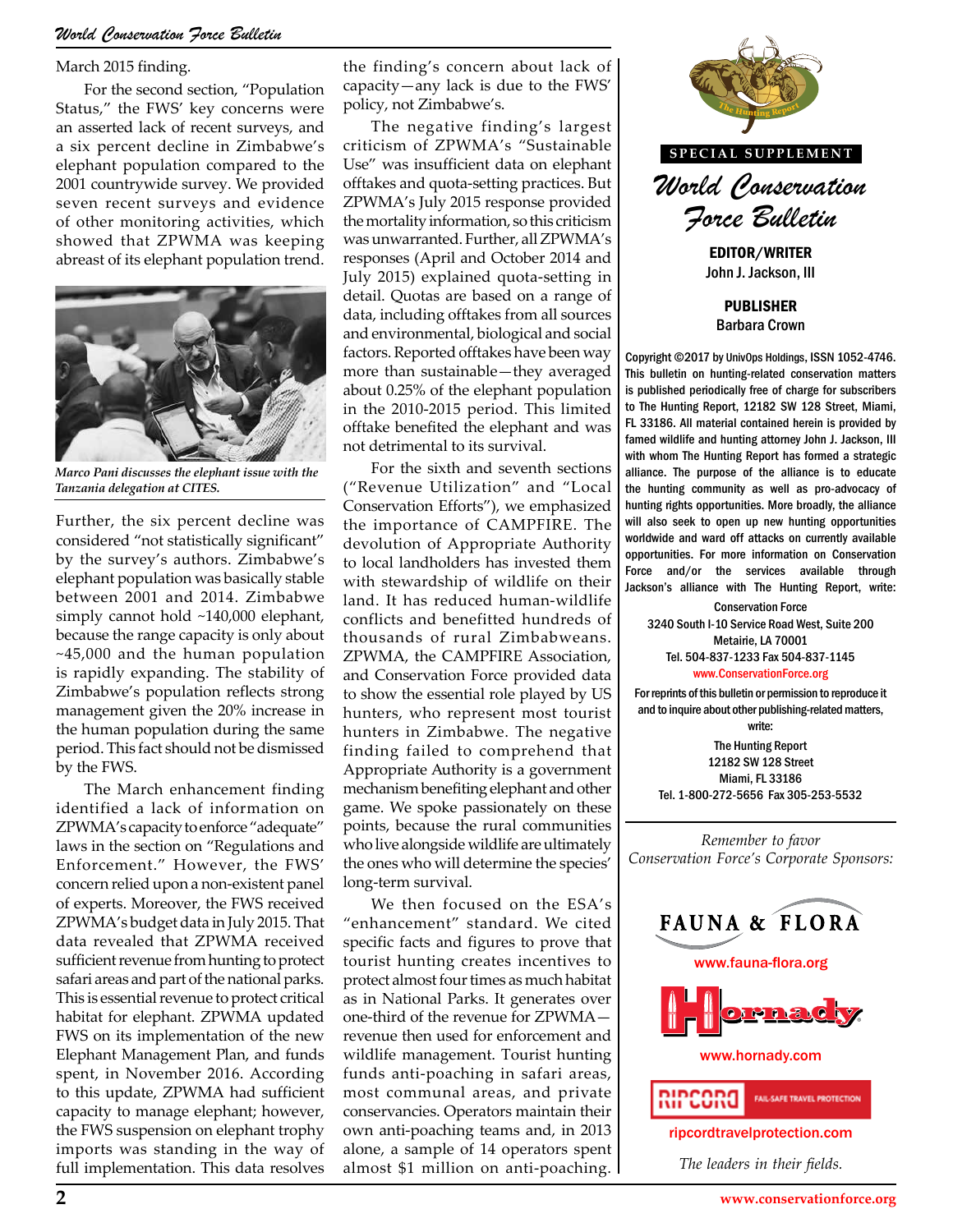ZPWMA relies upon the public-private partnership that exists between safari operators and the government to sustain elephant management over a huge area.

Finally, over 90% of CAMPFIRE's revenue comes from hunting, and two-thirds from elephant hunting, which means elephant hunting alone is responsible for increasing tolerance among rural Zimbabweans through infrastructure investment, game meat donations and more. The Director, and even the Solicitors, nodded in appreciation of these benefits. They

undoubtedly satisfy the ESA (and the self-imposed "special rule" for elephant), which requires the activity only "enhance the survival of the specie." We emphasized that this standard should not be redefined in each finding, and John stated that there is no replacement for the value generated by tourist hunting in Zimbabwe.

We focused on what is at stake by continued suspension in the last section of our 59-slide presentation. ZPWMA lost 12% of its revenue from 2013 to 2014 because of the suspension.

CAMPFIRE lost 37.5% of its revenue from 2013 to 2015. Zimbabwe's reliance on tourist hunting as a management tool—enshrined in the new plan—is being undermined. Even the authors of the negative findings had to appreciate the suspension's counter-productive impact following our presentation.

The Acting Director thanked us and confirmed his team would dig into our information and issue a ruling soon. We are confident that we made a compelling case, to guide this upcoming decision.

### Successful Participation in 29th Animals Committee Meeting

**CONSERVATION Force made a** strong showing at the CITES Animals Committee (AC) meeting in Geneva in July. The AC is the scientific arm of the CITES process. It recommends actions to the decisionmaking Standing Committee. We also used this opportunity to interface

with our friends in Mozambique, South Africa, Tanzania and Zimbabwe.

We started the five days by hosting a dinner for leopard and lion range states. The coming non-detriment

findings required on African leopard and agreed to coordinate in updating their findings. They shared information on how they are revising leopard hunting and age-based regulations. It was a constructive dinner and also gave us the opportunity to strengthen our relationships with these crucial range states, **and their relationships with each other**.

We participated in several working groups, including one on Significant Trade Review and one on Periodic Review. We paid careful attention when hippo from Mozambique, African lion and African elephant were proposed for Significant Trade Review. However, none of these species were included on the list. Most notably for the Periodic Review, the current Appendix I listings of *Ovis ammon* (argali) and *Ovis aries* (wild sheep) were proposed for review. This is a voluntary process. But if range states engage, they may determine

sheep species currently listed on the CITES Appendices should be down-listed or delisted. We intend to work with range states as requested, to evaluate whether careful management (including the hunting community's significant investment) has recovered species to justify a change in CITES listing status.

> We had two productive lunches with like-minded organizations. First, we are working closely with other representatives of the hunting community on the Convention on Migratory Species  $(CMS)$ , which

has proposed to list both lion and leopard. Second, we agreed to greater coordination with other sustainable use organizations, to provide a more coordinated presence at CITES and other international meetings.

Further, decisions related to lion and leopard were pending at the AC, following the recent CoP17 in Johannesburg. The CITES Secretariat and CMS representative reported on the joint CITES-CMS "Large Carnivores Initiative," proposed to cost over \$50 million and coordinate management activities related to lion, leopard, wild dog, and cheetah across range states. Among other things, Conservation Force, Tanzania, Zimbabwe, and South Africa objected to the inclusion of lion and leopard as "migratory" species and questioned the benefits of this approach. The CMS representative seemed surprised by the dissent. We

will continue to fight the listing of these species on CMS.

South Africa, Tanzania, Zimbabwe, and other range states also reported on the implementation of their leopard management plans. Among other things, each country noted it has conducted further research on leopard, particularly on age restrictions on lawful leopard trophies.

Moreover, we attended an "informal meeting on trophy hunting" hosted by the Spanish Scientific Authority. That Authority proposed certification of hunting areas in Africa, proposed to be carried out by Spain or the EU. That proposal was met by little support, and particular opposition from Zimbabwe, Uganda, and South Africa, who emphasized the importance of tourist hunting to their conservation paradigm. Even the EU distanced itself from the concept as "just coming from Spain." We anticipate this proposal will fizzle out in Spain, and will not develop as a concept within the EU. Notably, several animal rights organizations sat in and listened to the discussion.

We also prepared and provided a one-page information sheet emphasizing the extensive habitat whose protection is justified by tourist hunting revenues.

We ended the trip by having another dinner with the Zimbabwean representatives, following the hunt of "Xanda," the alleged "son" of "Cecil." This meeting was also productive because we discussed further cooperation on lion conservation.

All in all, the meeting was successful because it did not negatively impact the hunting community.



country representa-*Conservation Force dinner for RSA,*  tives discussed the up-*Tanzania and Zimbabwe delegations.*